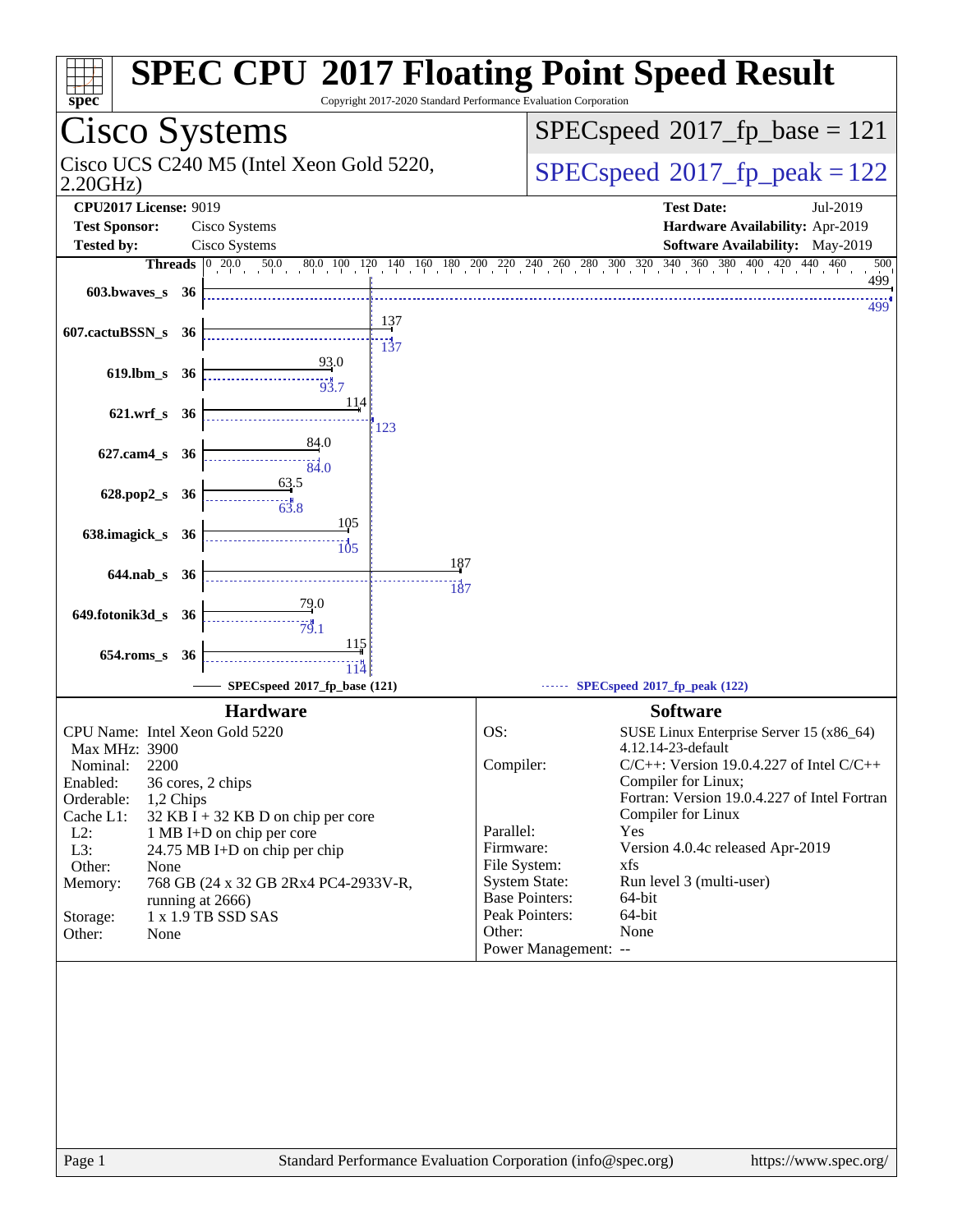

Copyright 2017-2020 Standard Performance Evaluation Corporation

# Cisco Systems

2.20GHz) Cisco UCS C240 M5 (Intel Xeon Gold 5220,  $\vert$  [SPECspeed](http://www.spec.org/auto/cpu2017/Docs/result-fields.html#SPECspeed2017fppeak)®2017 fp\_peak = 122

[SPECspeed](http://www.spec.org/auto/cpu2017/Docs/result-fields.html#SPECspeed2017fpbase)<sup>®</sup>2017 fp base = 121

**[CPU2017 License:](http://www.spec.org/auto/cpu2017/Docs/result-fields.html#CPU2017License)** 9019 **[Test Date:](http://www.spec.org/auto/cpu2017/Docs/result-fields.html#TestDate)** Jul-2019 **[Test Sponsor:](http://www.spec.org/auto/cpu2017/Docs/result-fields.html#TestSponsor)** Cisco Systems **[Hardware Availability:](http://www.spec.org/auto/cpu2017/Docs/result-fields.html#HardwareAvailability)** Apr-2019 **[Tested by:](http://www.spec.org/auto/cpu2017/Docs/result-fields.html#Testedby)** Cisco Systems **[Software Availability:](http://www.spec.org/auto/cpu2017/Docs/result-fields.html#SoftwareAvailability)** May-2019

### **[Results Table](http://www.spec.org/auto/cpu2017/Docs/result-fields.html#ResultsTable)**

|                                    | <b>Base</b> |                |       |                |       | <b>Peak</b>    |            |                |                |              |                |              |                |              |
|------------------------------------|-------------|----------------|-------|----------------|-------|----------------|------------|----------------|----------------|--------------|----------------|--------------|----------------|--------------|
| <b>Benchmark</b>                   | Threads     | <b>Seconds</b> | Ratio | <b>Seconds</b> | Ratio | <b>Seconds</b> | Ratio      | <b>Threads</b> | <b>Seconds</b> | <b>Ratio</b> | <b>Seconds</b> | <b>Ratio</b> | <b>Seconds</b> | <b>Ratio</b> |
| $603.bwaves$ s                     | 36          | 118            | 499   | 118            | 499   | 118            | 500        | 36             | 119            | 498          | 118            | 499          | 118            | 499          |
| 607.cactuBSSN s                    | 36          | <u>122</u>     | 137   | 122            | 137   | 122            | 136        | 36             | 122            | 136          | 122            | 137          | 122            | <u>137</u>   |
| $619.1$ bm s                       | 36          | 56.5           | 92.8  | 56.1           | 93.3  | 56.3           | 93.0       | 36             | 56.7           | 92.4         | 55.9           | 93.7         | 55.9           | 93.8         |
| $621$ .wrf s                       | 36          | 117            | 113   | 116            | 114   | <u>116</u>     | <u>114</u> | 36             | <b>108</b>     | 123          | 107            | 123          | 108            | 123          |
| $627$ .cam $4 \text{ s}$           | 36          | 106            | 84.0  | 106            | 83.9  | 105            | 84.3       | 36             | 105            | 84.2         | 105            | 84.0         | 106            | 84.0         |
| $628.pop2_s$                       | 36          | 188            | 63.3  | 185            | 64.2  | 187            | 63.5       | 36             | 186            | 63.8         | 187            | 63.4         | 183            | 64.7         |
| 638.imagick_s                      | 36          | 137            | 105   | 137            | 105   | 137            | 105        | 36             | 137            | 105          | 137            | 105          | 137            | <b>105</b>   |
| $644$ .nab s                       | 36          | 93.5           | 187   | 94.0           | 186   | 93.6           | 187        | 36             | 93.5           | 187          | 93.5           | 187          | 93.5           | 187          |
| 649.fotonik3d s                    | 36          | 115            | 79.2  | 115            | 79.0  | 116            | 78.7       | 36             | 114            | 79.7         | 115            | 79.1         | 117            | 77.9         |
| $654$ .roms s                      | 36          | 138            | 114   | 136            | 116   | <u>137</u>     | <b>115</b> | 36             | 136            | 116          | <u>138</u>     | <b>114</b>   | 138            | 114          |
| $SPECspeed*2017_fp\_base =$<br>121 |             |                |       |                |       |                |            |                |                |              |                |              |                |              |

**[SPECspeed](http://www.spec.org/auto/cpu2017/Docs/result-fields.html#SPECspeed2017fppeak)[2017\\_fp\\_peak =](http://www.spec.org/auto/cpu2017/Docs/result-fields.html#SPECspeed2017fppeak) 122**

Results appear in the [order in which they were run.](http://www.spec.org/auto/cpu2017/Docs/result-fields.html#RunOrder) Bold underlined text [indicates a median measurement](http://www.spec.org/auto/cpu2017/Docs/result-fields.html#Median).

### **[Operating System Notes](http://www.spec.org/auto/cpu2017/Docs/result-fields.html#OperatingSystemNotes)**

Stack size set to unlimited using "ulimit -s unlimited"

### **[General Notes](http://www.spec.org/auto/cpu2017/Docs/result-fields.html#GeneralNotes)**

Environment variables set by runcpu before the start of the run: KMP\_AFFINITY = "granularity=fine,compact" LD\_LIBRARY\_PATH = "/home/cpu2017/lib/intel64" OMP STACKSIZE = "192M"

 Binaries compiled on a system with 1x Intel Core i9-7900X CPU + 32GB RAM memory using Redhat Enterprise Linux 7.5 Transparent Huge Pages enabled by default Prior to runcpu invocation Filesystem page cache synced and cleared with: sync; echo 3> /proc/sys/vm/drop\_caches NA: The test sponsor attests, as of date of publication, that CVE-2017-5754 (Meltdown) is mitigated in the system as tested and documented. Yes: The test sponsor attests, as of date of publication, that CVE-2017-5753 (Spectre variant 1) is mitigated in the system as tested and documented. Yes: The test sponsor attests, as of date of publication, that CVE-2017-5715 (Spectre variant 2) is mitigated in the system as tested and documented.

### **[Platform Notes](http://www.spec.org/auto/cpu2017/Docs/result-fields.html#PlatformNotes)**

BIOS Settings: Intel HyperThreading Technology set to Disabled CPU performance set to Enterprise

**(Continued on next page)**

Page 2 Standard Performance Evaluation Corporation [\(info@spec.org\)](mailto:info@spec.org) <https://www.spec.org/>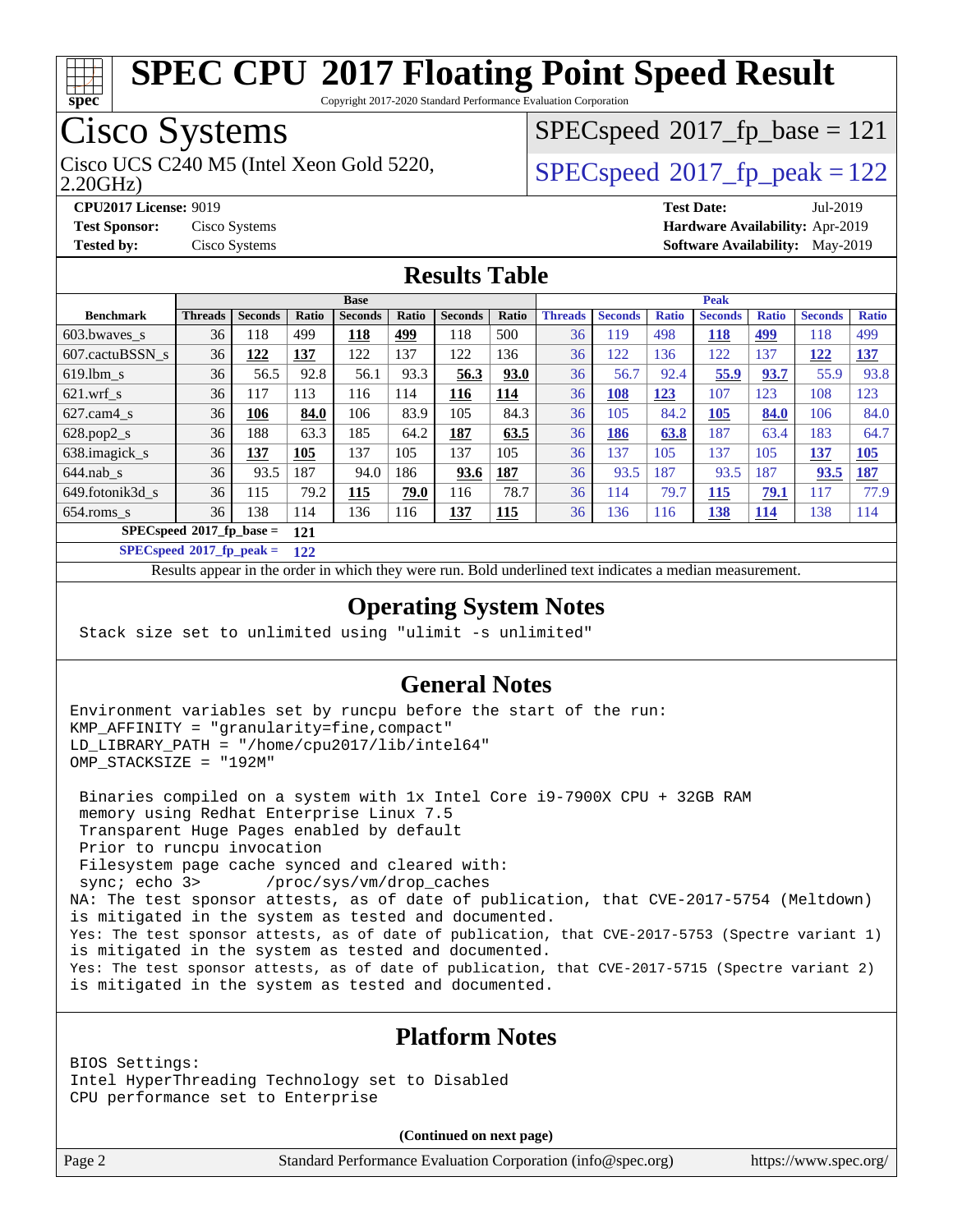

Copyright 2017-2020 Standard Performance Evaluation Corporation

# Cisco Systems

2.20GHz) Cisco UCS C240 M5 (Intel Xeon Gold 5220,  $\vert$  [SPECspeed](http://www.spec.org/auto/cpu2017/Docs/result-fields.html#SPECspeed2017fppeak)®[2017\\_fp\\_peak = 1](http://www.spec.org/auto/cpu2017/Docs/result-fields.html#SPECspeed2017fppeak)22

[SPECspeed](http://www.spec.org/auto/cpu2017/Docs/result-fields.html#SPECspeed2017fpbase)<sup>®</sup>2017 fp base = 121

**[Test Sponsor:](http://www.spec.org/auto/cpu2017/Docs/result-fields.html#TestSponsor)** Cisco Systems **[Hardware Availability:](http://www.spec.org/auto/cpu2017/Docs/result-fields.html#HardwareAvailability)** Apr-2019

**[CPU2017 License:](http://www.spec.org/auto/cpu2017/Docs/result-fields.html#CPU2017License)** 9019 **[Test Date:](http://www.spec.org/auto/cpu2017/Docs/result-fields.html#TestDate)** Jul-2019 **[Tested by:](http://www.spec.org/auto/cpu2017/Docs/result-fields.html#Testedby)** Cisco Systems **[Software Availability:](http://www.spec.org/auto/cpu2017/Docs/result-fields.html#SoftwareAvailability)** May-2019

### **[Platform Notes \(Continued\)](http://www.spec.org/auto/cpu2017/Docs/result-fields.html#PlatformNotes)**

Page 3 Standard Performance Evaluation Corporation [\(info@spec.org\)](mailto:info@spec.org) <https://www.spec.org/> Power Performance Tuning set to OS Controls SNC set to Disabled Patrol Scrub set to Disabled Sysinfo program /home/cpu2017/bin/sysinfo Rev: r5974 of 2018-05-19 9bcde8f2999c33d61f64985e45859ea9 running on linux-4z0x Mon Jul 15 19:47:48 2019 SUT (System Under Test) info as seen by some common utilities. For more information on this section, see <https://www.spec.org/cpu2017/Docs/config.html#sysinfo> From /proc/cpuinfo model name : Intel(R) Xeon(R) Gold 5220 CPU @ 2.20GHz 2 "physical id"s (chips) 36 "processors" cores, siblings (Caution: counting these is hw and system dependent. The following excerpts from /proc/cpuinfo might not be reliable. Use with caution.) cpu cores : 18 siblings : 18 physical 0: cores 0 1 2 3 4 8 9 10 11 16 17 18 19 20 24 25 26 27 physical 1: cores 0 1 2 3 4 8 9 10 11 16 17 18 19 20 24 25 26 27 From lscpu: Architecture: x86\_64 CPU op-mode(s): 32-bit, 64-bit Byte Order: Little Endian CPU(s): 36 On-line CPU(s) list: 0-35 Thread(s) per core: 1 Core(s) per socket: 18 Socket(s): 2 NUMA node(s): 2 Vendor ID: GenuineIntel CPU family: 6 Model: 85 Model name: Intel(R) Xeon(R) Gold 5220 CPU @ 2.20GHz Stepping: 6 CPU MHz: 2200.000 CPU max MHz: 3900.0000 CPU min MHz: 1000.0000 BogoMIPS: 4400.00 Virtualization: VT-x L1d cache: 32K L1i cache: 32K L2 cache: 1024K L3 cache: 25344K NUMA node0 CPU(s): 0-17 **(Continued on next page)**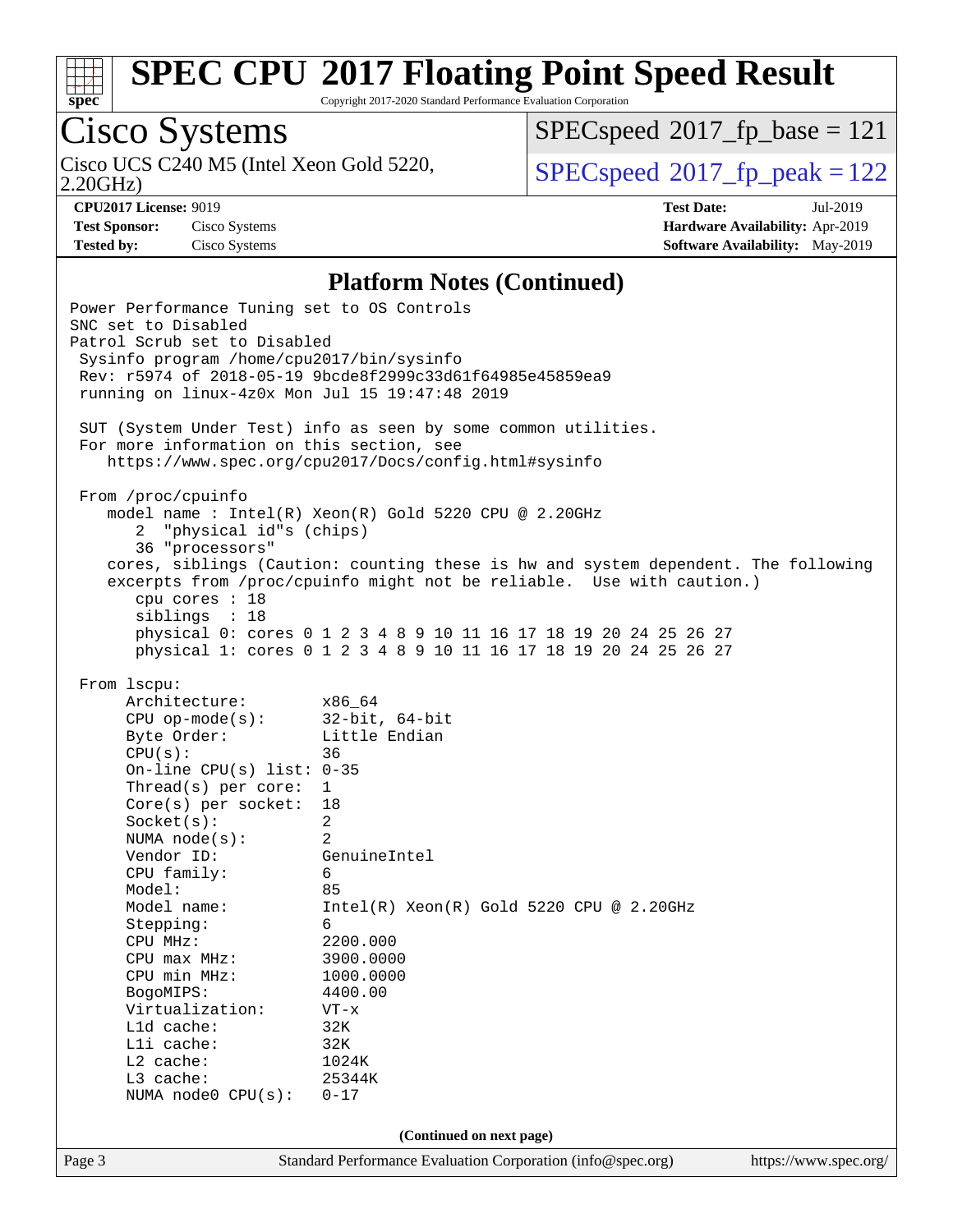

**(Continued on next page)**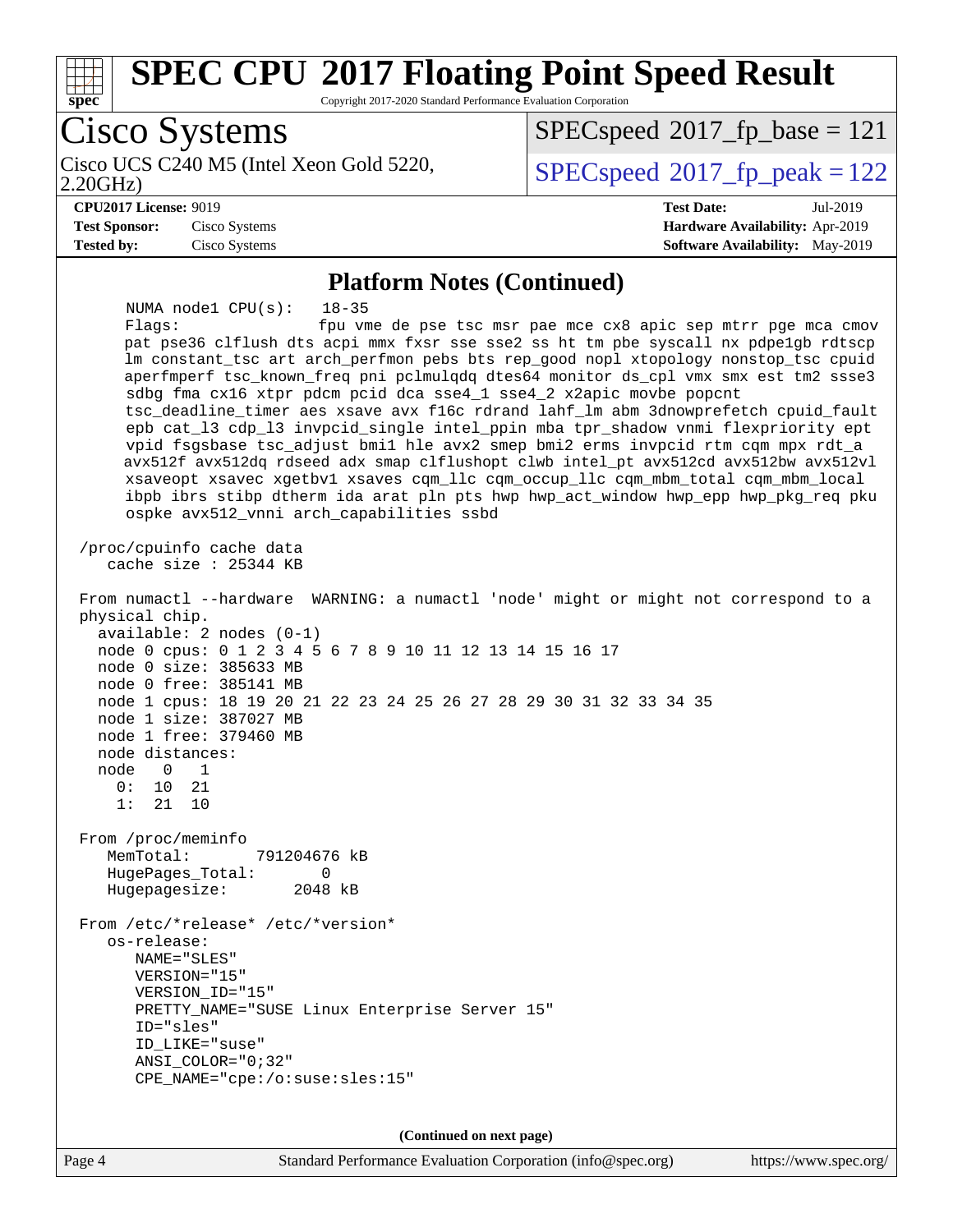

Copyright 2017-2020 Standard Performance Evaluation Corporation

## Cisco Systems

2.20GHz) Cisco UCS C240 M5 (Intel Xeon Gold 5220,  $\vert$  [SPECspeed](http://www.spec.org/auto/cpu2017/Docs/result-fields.html#SPECspeed2017fppeak)®2017 fp\_peak = 122

[SPECspeed](http://www.spec.org/auto/cpu2017/Docs/result-fields.html#SPECspeed2017fpbase)<sup>®</sup>2017 fp base = 121

**[Test Sponsor:](http://www.spec.org/auto/cpu2017/Docs/result-fields.html#TestSponsor)** Cisco Systems **[Hardware Availability:](http://www.spec.org/auto/cpu2017/Docs/result-fields.html#HardwareAvailability)** Apr-2019

**[CPU2017 License:](http://www.spec.org/auto/cpu2017/Docs/result-fields.html#CPU2017License)** 9019 **[Test Date:](http://www.spec.org/auto/cpu2017/Docs/result-fields.html#TestDate)** Jul-2019 **[Tested by:](http://www.spec.org/auto/cpu2017/Docs/result-fields.html#Testedby)** Cisco Systems **[Software Availability:](http://www.spec.org/auto/cpu2017/Docs/result-fields.html#SoftwareAvailability)** May-2019

### **[Platform Notes \(Continued\)](http://www.spec.org/auto/cpu2017/Docs/result-fields.html#PlatformNotes)**

uname -a:

 Linux linux-4z0x 4.12.14-23-default #1 SMP Tue May 29 21:04:44 UTC 2018 (cd0437b) x86\_64 x86\_64 x86\_64 GNU/Linux

Kernel self-reported vulnerability status:

 CVE-2017-5754 (Meltdown): Not affected CVE-2017-5753 (Spectre variant 1): Mitigation: \_\_user pointer sanitization CVE-2017-5715 (Spectre variant 2): Mitigation: Indirect Branch Restricted Speculation, IBPB, IBRS\_FW

run-level 3 Jul 15 14:19

 SPEC is set to: /home/cpu2017 Filesystem Type Size Used Avail Use% Mounted on /dev/sdaf1 xfs 891G 37G 854G 5% /

 Additional information from dmidecode follows. WARNING: Use caution when you interpret this section. The 'dmidecode' program reads system data which is "intended to allow hardware to be accurately determined", but the intent may not be met, as there are frequent changes to hardware, firmware, and the "DMTF SMBIOS" standard. BIOS Cisco Systems, Inc. C240M5.4.0.4c.0.0411190411 04/11/2019 Memory: 24x 0xCE00 M393A4K40CB2-CVF 32 GB 2 rank 2933, configured at 2666

(End of data from sysinfo program)

### **[Compiler Version Notes](http://www.spec.org/auto/cpu2017/Docs/result-fields.html#CompilerVersionNotes)**

============================================================================== C | 619.lbm\_s(base, peak) 638.imagick\_s(base, peak) | 644.nab\_s(base, peak) ------------------------------------------------------------------------------ Intel(R) C Intel(R) 64 Compiler for applications running on Intel(R)  $64$ , Version 19.0.4.227 Build 20190416 Copyright (C) 1985-2019 Intel Corporation. All rights reserved. ------------------------------------------------------------------------------ ============================================================================== C++, C, Fortran | 607.cactuBSSN\_s(base, peak) ------------------------------------------------------------------------------ Intel(R) C++ Intel(R) 64 Compiler for applications running on Intel(R)  $64$ , Version 19.0.4.227 Build 20190416 Copyright (C) 1985-2019 Intel Corporation. All rights reserved. Intel(R) C Intel(R) 64 Compiler for applications running on Intel(R)  $64$ , Version 19.0.4.227 Build 20190416 **(Continued on next page)**

| Page 5 | Standard Performance Evaluation Corporation (info@spec.org) | https://www.spec.org/ |
|--------|-------------------------------------------------------------|-----------------------|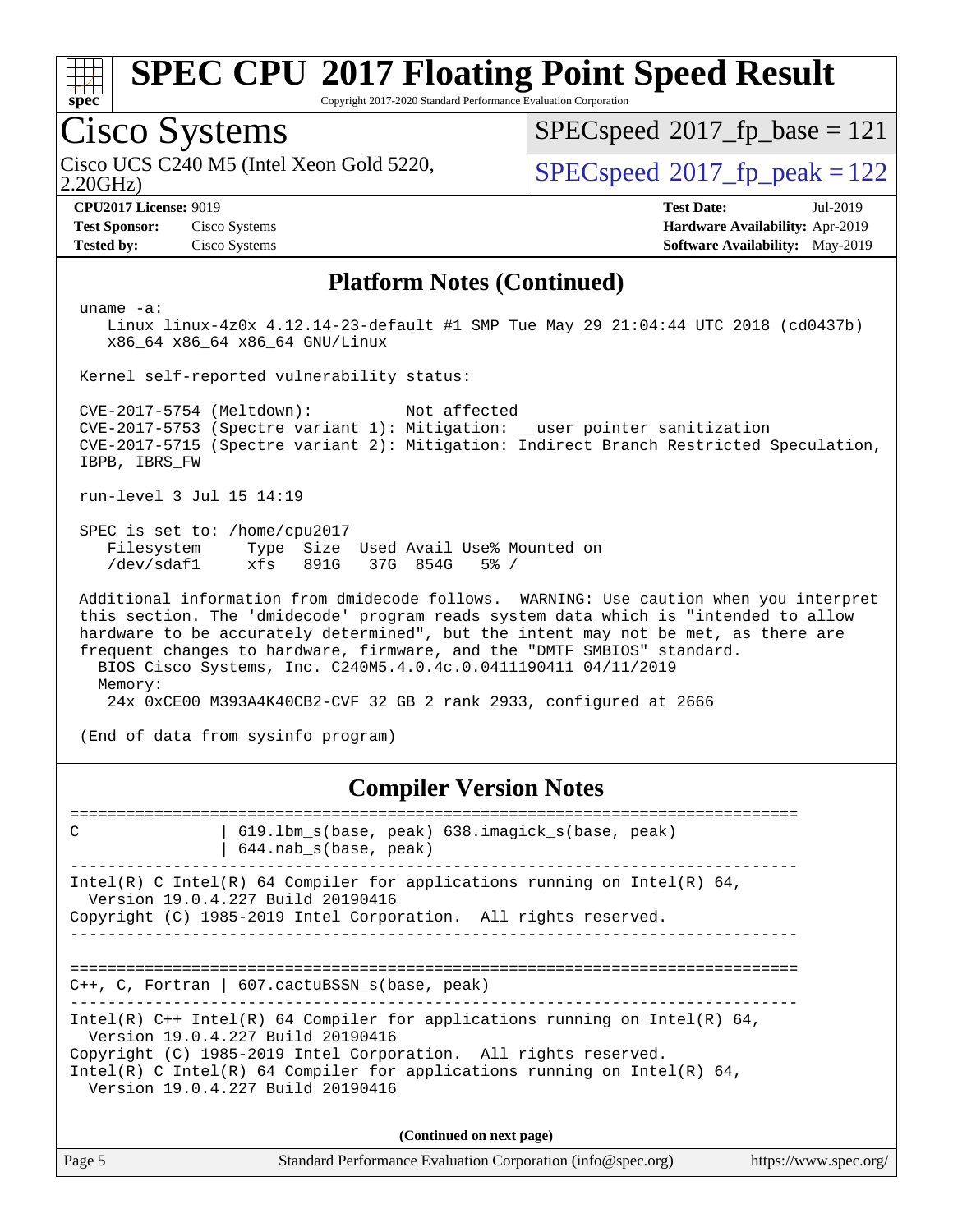

Copyright 2017-2020 Standard Performance Evaluation Corporation

## Cisco Systems

2.20GHz)

 $SPECspeed^{\circledast}2017_fp\_base = 121$  $SPECspeed^{\circledast}2017_fp\_base = 121$ 

Cisco UCS C240 M5 (Intel Xeon Gold 5220,  $SPECspeed^{\circ}2017\_fp\_peak = 122$  $SPECspeed^{\circ}2017\_fp\_peak = 122$ 

**[CPU2017 License:](http://www.spec.org/auto/cpu2017/Docs/result-fields.html#CPU2017License)** 9019 **[Test Date:](http://www.spec.org/auto/cpu2017/Docs/result-fields.html#TestDate)** Jul-2019 **[Test Sponsor:](http://www.spec.org/auto/cpu2017/Docs/result-fields.html#TestSponsor)** Cisco Systems **[Hardware Availability:](http://www.spec.org/auto/cpu2017/Docs/result-fields.html#HardwareAvailability)** Apr-2019 **[Tested by:](http://www.spec.org/auto/cpu2017/Docs/result-fields.html#Testedby)** Cisco Systems **[Software Availability:](http://www.spec.org/auto/cpu2017/Docs/result-fields.html#SoftwareAvailability)** May-2019

### **[Compiler Version Notes \(Continued\)](http://www.spec.org/auto/cpu2017/Docs/result-fields.html#CompilerVersionNotes)**

| $\mathbf{C}$ completed that $\mathbf{C}$ and $\mathbf{C}$ and $\mathbf{C}$ and $\mathbf{C}$ and $\mathbf{C}$                                                                                                                                                                                                                                                                 |  |  |  |  |  |
|------------------------------------------------------------------------------------------------------------------------------------------------------------------------------------------------------------------------------------------------------------------------------------------------------------------------------------------------------------------------------|--|--|--|--|--|
| Copyright (C) 1985-2019 Intel Corporation. All rights reserved.<br>$Intel(R)$ Fortran Intel(R) 64 Compiler for applications running on Intel(R)<br>64, Version 19.0.4.227 Build 20190416                                                                                                                                                                                     |  |  |  |  |  |
| Copyright (C) 1985-2019 Intel Corporation. All rights reserved.                                                                                                                                                                                                                                                                                                              |  |  |  |  |  |
| 603.bwaves_s(base, peak) 649.fotonik3d_s(base, peak)<br>Fortran<br>$654$ .roms $s(base, peak)$                                                                                                                                                                                                                                                                               |  |  |  |  |  |
| $Intel(R)$ Fortran Intel(R) 64 Compiler for applications running on Intel(R)<br>64, Version 19.0.4.227 Build 20190416<br>Copyright (C) 1985-2019 Intel Corporation. All rights reserved.<br>-----------------------------------                                                                                                                                              |  |  |  |  |  |
| 621.wrf_s(base, peak) 627.cam4_s(base, peak)<br>Fortran, C<br>$628. pop2_s(base, peak)$                                                                                                                                                                                                                                                                                      |  |  |  |  |  |
| $Intel(R)$ Fortran Intel(R) 64 Compiler for applications running on Intel(R)<br>64, Version 19.0.4.227 Build 20190416<br>Copyright (C) 1985-2019 Intel Corporation. All rights reserved.<br>Intel(R) C Intel(R) 64 Compiler for applications running on Intel(R) 64,<br>Version 19.0.4.227 Build 20190416<br>Copyright (C) 1985-2019 Intel Corporation. All rights reserved. |  |  |  |  |  |

### **[Base Compiler Invocation](http://www.spec.org/auto/cpu2017/Docs/result-fields.html#BaseCompilerInvocation)**

| C benchmarks:<br>$\text{icc -m64 -std=c11}$                                           |
|---------------------------------------------------------------------------------------|
| Fortran benchmarks:<br>ifort -m64                                                     |
| Benchmarks using both Fortran and C:<br>ifort $-m64$ icc $-m64$ $-std= c11$           |
| Benchmarks using Fortran, C, and $C_{++}$ :<br>icpc -m64 icc -m64 -std=c11 ifort -m64 |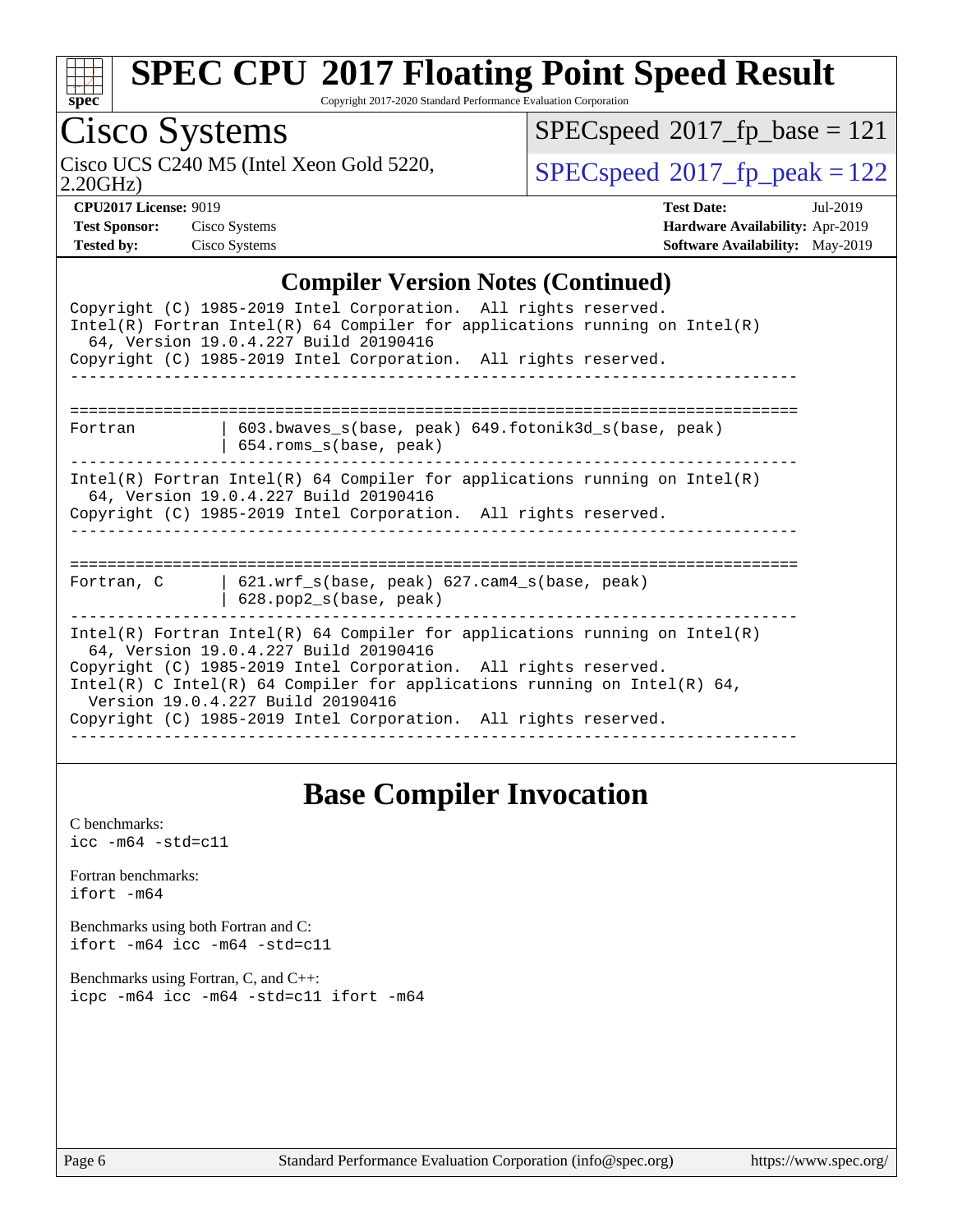

Copyright 2017-2020 Standard Performance Evaluation Corporation

# Cisco Systems

2.20GHz) Cisco UCS C240 M5 (Intel Xeon Gold 5220,  $\vert$  [SPECspeed](http://www.spec.org/auto/cpu2017/Docs/result-fields.html#SPECspeed2017fppeak)®2017 fp\_peak = 122

[SPECspeed](http://www.spec.org/auto/cpu2017/Docs/result-fields.html#SPECspeed2017fpbase)<sup>®</sup>2017 fp base = 121

**[Test Sponsor:](http://www.spec.org/auto/cpu2017/Docs/result-fields.html#TestSponsor)** Cisco Systems **[Hardware Availability:](http://www.spec.org/auto/cpu2017/Docs/result-fields.html#HardwareAvailability)** Apr-2019 **[Tested by:](http://www.spec.org/auto/cpu2017/Docs/result-fields.html#Testedby)** Cisco Systems **[Software Availability:](http://www.spec.org/auto/cpu2017/Docs/result-fields.html#SoftwareAvailability)** May-2019

**[CPU2017 License:](http://www.spec.org/auto/cpu2017/Docs/result-fields.html#CPU2017License)** 9019 **[Test Date:](http://www.spec.org/auto/cpu2017/Docs/result-fields.html#TestDate)** Jul-2019

## **[Base Portability Flags](http://www.spec.org/auto/cpu2017/Docs/result-fields.html#BasePortabilityFlags)**

 603.bwaves\_s: [-DSPEC\\_LP64](http://www.spec.org/cpu2017/results/res2019q3/cpu2017-20190806-16733.flags.html#suite_basePORTABILITY603_bwaves_s_DSPEC_LP64) 607.cactuBSSN\_s: [-DSPEC\\_LP64](http://www.spec.org/cpu2017/results/res2019q3/cpu2017-20190806-16733.flags.html#suite_basePORTABILITY607_cactuBSSN_s_DSPEC_LP64) 619.lbm\_s: [-DSPEC\\_LP64](http://www.spec.org/cpu2017/results/res2019q3/cpu2017-20190806-16733.flags.html#suite_basePORTABILITY619_lbm_s_DSPEC_LP64) 621.wrf\_s: [-DSPEC\\_LP64](http://www.spec.org/cpu2017/results/res2019q3/cpu2017-20190806-16733.flags.html#suite_basePORTABILITY621_wrf_s_DSPEC_LP64) [-DSPEC\\_CASE\\_FLAG](http://www.spec.org/cpu2017/results/res2019q3/cpu2017-20190806-16733.flags.html#b621.wrf_s_baseCPORTABILITY_DSPEC_CASE_FLAG) [-convert big\\_endian](http://www.spec.org/cpu2017/results/res2019q3/cpu2017-20190806-16733.flags.html#user_baseFPORTABILITY621_wrf_s_convert_big_endian_c3194028bc08c63ac5d04de18c48ce6d347e4e562e8892b8bdbdc0214820426deb8554edfa529a3fb25a586e65a3d812c835984020483e7e73212c4d31a38223) 627.cam4\_s: [-DSPEC\\_LP64](http://www.spec.org/cpu2017/results/res2019q3/cpu2017-20190806-16733.flags.html#suite_basePORTABILITY627_cam4_s_DSPEC_LP64) [-DSPEC\\_CASE\\_FLAG](http://www.spec.org/cpu2017/results/res2019q3/cpu2017-20190806-16733.flags.html#b627.cam4_s_baseCPORTABILITY_DSPEC_CASE_FLAG) 628.pop2\_s: [-DSPEC\\_LP64](http://www.spec.org/cpu2017/results/res2019q3/cpu2017-20190806-16733.flags.html#suite_basePORTABILITY628_pop2_s_DSPEC_LP64) [-DSPEC\\_CASE\\_FLAG](http://www.spec.org/cpu2017/results/res2019q3/cpu2017-20190806-16733.flags.html#b628.pop2_s_baseCPORTABILITY_DSPEC_CASE_FLAG) [-convert big\\_endian](http://www.spec.org/cpu2017/results/res2019q3/cpu2017-20190806-16733.flags.html#user_baseFPORTABILITY628_pop2_s_convert_big_endian_c3194028bc08c63ac5d04de18c48ce6d347e4e562e8892b8bdbdc0214820426deb8554edfa529a3fb25a586e65a3d812c835984020483e7e73212c4d31a38223) [-assume byterecl](http://www.spec.org/cpu2017/results/res2019q3/cpu2017-20190806-16733.flags.html#user_baseFPORTABILITY628_pop2_s_assume_byterecl_7e47d18b9513cf18525430bbf0f2177aa9bf368bc7a059c09b2c06a34b53bd3447c950d3f8d6c70e3faf3a05c8557d66a5798b567902e8849adc142926523472) 638.imagick\_s: [-DSPEC\\_LP64](http://www.spec.org/cpu2017/results/res2019q3/cpu2017-20190806-16733.flags.html#suite_basePORTABILITY638_imagick_s_DSPEC_LP64) 644.nab\_s: [-DSPEC\\_LP64](http://www.spec.org/cpu2017/results/res2019q3/cpu2017-20190806-16733.flags.html#suite_basePORTABILITY644_nab_s_DSPEC_LP64) 649.fotonik3d\_s: [-DSPEC\\_LP64](http://www.spec.org/cpu2017/results/res2019q3/cpu2017-20190806-16733.flags.html#suite_basePORTABILITY649_fotonik3d_s_DSPEC_LP64) 654.roms\_s: [-DSPEC\\_LP64](http://www.spec.org/cpu2017/results/res2019q3/cpu2017-20190806-16733.flags.html#suite_basePORTABILITY654_roms_s_DSPEC_LP64)

## **[Base Optimization Flags](http://www.spec.org/auto/cpu2017/Docs/result-fields.html#BaseOptimizationFlags)**

[C benchmarks](http://www.spec.org/auto/cpu2017/Docs/result-fields.html#Cbenchmarks):

[-xCORE-AVX512](http://www.spec.org/cpu2017/results/res2019q3/cpu2017-20190806-16733.flags.html#user_CCbase_f-xCORE-AVX512) [-ipo](http://www.spec.org/cpu2017/results/res2019q3/cpu2017-20190806-16733.flags.html#user_CCbase_f-ipo) [-O3](http://www.spec.org/cpu2017/results/res2019q3/cpu2017-20190806-16733.flags.html#user_CCbase_f-O3) [-no-prec-div](http://www.spec.org/cpu2017/results/res2019q3/cpu2017-20190806-16733.flags.html#user_CCbase_f-no-prec-div) [-qopt-prefetch](http://www.spec.org/cpu2017/results/res2019q3/cpu2017-20190806-16733.flags.html#user_CCbase_f-qopt-prefetch) [-ffinite-math-only](http://www.spec.org/cpu2017/results/res2019q3/cpu2017-20190806-16733.flags.html#user_CCbase_f_finite_math_only_cb91587bd2077682c4b38af759c288ed7c732db004271a9512da14a4f8007909a5f1427ecbf1a0fb78ff2a814402c6114ac565ca162485bbcae155b5e4258871) [-qopt-mem-layout-trans=4](http://www.spec.org/cpu2017/results/res2019q3/cpu2017-20190806-16733.flags.html#user_CCbase_f-qopt-mem-layout-trans_fa39e755916c150a61361b7846f310bcdf6f04e385ef281cadf3647acec3f0ae266d1a1d22d972a7087a248fd4e6ca390a3634700869573d231a252c784941a8) [-qopenmp](http://www.spec.org/cpu2017/results/res2019q3/cpu2017-20190806-16733.flags.html#user_CCbase_qopenmp_16be0c44f24f464004c6784a7acb94aca937f053568ce72f94b139a11c7c168634a55f6653758ddd83bcf7b8463e8028bb0b48b77bcddc6b78d5d95bb1df2967) [-DSPEC\\_OPENMP](http://www.spec.org/cpu2017/results/res2019q3/cpu2017-20190806-16733.flags.html#suite_CCbase_DSPEC_OPENMP)

[Fortran benchmarks](http://www.spec.org/auto/cpu2017/Docs/result-fields.html#Fortranbenchmarks):

[-DSPEC\\_OPENMP](http://www.spec.org/cpu2017/results/res2019q3/cpu2017-20190806-16733.flags.html#suite_FCbase_DSPEC_OPENMP) [-xCORE-AVX512](http://www.spec.org/cpu2017/results/res2019q3/cpu2017-20190806-16733.flags.html#user_FCbase_f-xCORE-AVX512) [-ipo](http://www.spec.org/cpu2017/results/res2019q3/cpu2017-20190806-16733.flags.html#user_FCbase_f-ipo) [-O3](http://www.spec.org/cpu2017/results/res2019q3/cpu2017-20190806-16733.flags.html#user_FCbase_f-O3) [-no-prec-div](http://www.spec.org/cpu2017/results/res2019q3/cpu2017-20190806-16733.flags.html#user_FCbase_f-no-prec-div) [-qopt-prefetch](http://www.spec.org/cpu2017/results/res2019q3/cpu2017-20190806-16733.flags.html#user_FCbase_f-qopt-prefetch) [-ffinite-math-only](http://www.spec.org/cpu2017/results/res2019q3/cpu2017-20190806-16733.flags.html#user_FCbase_f_finite_math_only_cb91587bd2077682c4b38af759c288ed7c732db004271a9512da14a4f8007909a5f1427ecbf1a0fb78ff2a814402c6114ac565ca162485bbcae155b5e4258871) [-qopt-mem-layout-trans=4](http://www.spec.org/cpu2017/results/res2019q3/cpu2017-20190806-16733.flags.html#user_FCbase_f-qopt-mem-layout-trans_fa39e755916c150a61361b7846f310bcdf6f04e385ef281cadf3647acec3f0ae266d1a1d22d972a7087a248fd4e6ca390a3634700869573d231a252c784941a8) [-qopenmp](http://www.spec.org/cpu2017/results/res2019q3/cpu2017-20190806-16733.flags.html#user_FCbase_qopenmp_16be0c44f24f464004c6784a7acb94aca937f053568ce72f94b139a11c7c168634a55f6653758ddd83bcf7b8463e8028bb0b48b77bcddc6b78d5d95bb1df2967) [-nostandard-realloc-lhs](http://www.spec.org/cpu2017/results/res2019q3/cpu2017-20190806-16733.flags.html#user_FCbase_f_2003_std_realloc_82b4557e90729c0f113870c07e44d33d6f5a304b4f63d4c15d2d0f1fab99f5daaed73bdb9275d9ae411527f28b936061aa8b9c8f2d63842963b95c9dd6426b8a)

[Benchmarks using both Fortran and C](http://www.spec.org/auto/cpu2017/Docs/result-fields.html#BenchmarksusingbothFortranandC):

[-xCORE-AVX512](http://www.spec.org/cpu2017/results/res2019q3/cpu2017-20190806-16733.flags.html#user_CC_FCbase_f-xCORE-AVX512) [-ipo](http://www.spec.org/cpu2017/results/res2019q3/cpu2017-20190806-16733.flags.html#user_CC_FCbase_f-ipo) [-O3](http://www.spec.org/cpu2017/results/res2019q3/cpu2017-20190806-16733.flags.html#user_CC_FCbase_f-O3) [-no-prec-div](http://www.spec.org/cpu2017/results/res2019q3/cpu2017-20190806-16733.flags.html#user_CC_FCbase_f-no-prec-div) [-qopt-prefetch](http://www.spec.org/cpu2017/results/res2019q3/cpu2017-20190806-16733.flags.html#user_CC_FCbase_f-qopt-prefetch) [-ffinite-math-only](http://www.spec.org/cpu2017/results/res2019q3/cpu2017-20190806-16733.flags.html#user_CC_FCbase_f_finite_math_only_cb91587bd2077682c4b38af759c288ed7c732db004271a9512da14a4f8007909a5f1427ecbf1a0fb78ff2a814402c6114ac565ca162485bbcae155b5e4258871) [-qopt-mem-layout-trans=4](http://www.spec.org/cpu2017/results/res2019q3/cpu2017-20190806-16733.flags.html#user_CC_FCbase_f-qopt-mem-layout-trans_fa39e755916c150a61361b7846f310bcdf6f04e385ef281cadf3647acec3f0ae266d1a1d22d972a7087a248fd4e6ca390a3634700869573d231a252c784941a8) [-qopenmp](http://www.spec.org/cpu2017/results/res2019q3/cpu2017-20190806-16733.flags.html#user_CC_FCbase_qopenmp_16be0c44f24f464004c6784a7acb94aca937f053568ce72f94b139a11c7c168634a55f6653758ddd83bcf7b8463e8028bb0b48b77bcddc6b78d5d95bb1df2967) [-DSPEC\\_OPENMP](http://www.spec.org/cpu2017/results/res2019q3/cpu2017-20190806-16733.flags.html#suite_CC_FCbase_DSPEC_OPENMP) [-nostandard-realloc-lhs](http://www.spec.org/cpu2017/results/res2019q3/cpu2017-20190806-16733.flags.html#user_CC_FCbase_f_2003_std_realloc_82b4557e90729c0f113870c07e44d33d6f5a304b4f63d4c15d2d0f1fab99f5daaed73bdb9275d9ae411527f28b936061aa8b9c8f2d63842963b95c9dd6426b8a)

[Benchmarks using Fortran, C, and C++:](http://www.spec.org/auto/cpu2017/Docs/result-fields.html#BenchmarksusingFortranCandCXX)

[-xCORE-AVX512](http://www.spec.org/cpu2017/results/res2019q3/cpu2017-20190806-16733.flags.html#user_CC_CXX_FCbase_f-xCORE-AVX512) [-ipo](http://www.spec.org/cpu2017/results/res2019q3/cpu2017-20190806-16733.flags.html#user_CC_CXX_FCbase_f-ipo) [-O3](http://www.spec.org/cpu2017/results/res2019q3/cpu2017-20190806-16733.flags.html#user_CC_CXX_FCbase_f-O3) [-no-prec-div](http://www.spec.org/cpu2017/results/res2019q3/cpu2017-20190806-16733.flags.html#user_CC_CXX_FCbase_f-no-prec-div) [-qopt-prefetch](http://www.spec.org/cpu2017/results/res2019q3/cpu2017-20190806-16733.flags.html#user_CC_CXX_FCbase_f-qopt-prefetch) [-ffinite-math-only](http://www.spec.org/cpu2017/results/res2019q3/cpu2017-20190806-16733.flags.html#user_CC_CXX_FCbase_f_finite_math_only_cb91587bd2077682c4b38af759c288ed7c732db004271a9512da14a4f8007909a5f1427ecbf1a0fb78ff2a814402c6114ac565ca162485bbcae155b5e4258871) [-qopt-mem-layout-trans=4](http://www.spec.org/cpu2017/results/res2019q3/cpu2017-20190806-16733.flags.html#user_CC_CXX_FCbase_f-qopt-mem-layout-trans_fa39e755916c150a61361b7846f310bcdf6f04e385ef281cadf3647acec3f0ae266d1a1d22d972a7087a248fd4e6ca390a3634700869573d231a252c784941a8) [-qopenmp](http://www.spec.org/cpu2017/results/res2019q3/cpu2017-20190806-16733.flags.html#user_CC_CXX_FCbase_qopenmp_16be0c44f24f464004c6784a7acb94aca937f053568ce72f94b139a11c7c168634a55f6653758ddd83bcf7b8463e8028bb0b48b77bcddc6b78d5d95bb1df2967) [-DSPEC\\_OPENMP](http://www.spec.org/cpu2017/results/res2019q3/cpu2017-20190806-16733.flags.html#suite_CC_CXX_FCbase_DSPEC_OPENMP) [-nostandard-realloc-lhs](http://www.spec.org/cpu2017/results/res2019q3/cpu2017-20190806-16733.flags.html#user_CC_CXX_FCbase_f_2003_std_realloc_82b4557e90729c0f113870c07e44d33d6f5a304b4f63d4c15d2d0f1fab99f5daaed73bdb9275d9ae411527f28b936061aa8b9c8f2d63842963b95c9dd6426b8a)

## **[Peak Compiler Invocation](http://www.spec.org/auto/cpu2017/Docs/result-fields.html#PeakCompilerInvocation)**

[C benchmarks](http://www.spec.org/auto/cpu2017/Docs/result-fields.html#Cbenchmarks): [icc -m64 -std=c11](http://www.spec.org/cpu2017/results/res2019q3/cpu2017-20190806-16733.flags.html#user_CCpeak_intel_icc_64bit_c11_33ee0cdaae7deeeab2a9725423ba97205ce30f63b9926c2519791662299b76a0318f32ddfffdc46587804de3178b4f9328c46fa7c2b0cd779d7a61945c91cd35)

[Fortran benchmarks](http://www.spec.org/auto/cpu2017/Docs/result-fields.html#Fortranbenchmarks): [ifort -m64](http://www.spec.org/cpu2017/results/res2019q3/cpu2017-20190806-16733.flags.html#user_FCpeak_intel_ifort_64bit_24f2bb282fbaeffd6157abe4f878425411749daecae9a33200eee2bee2fe76f3b89351d69a8130dd5949958ce389cf37ff59a95e7a40d588e8d3a57e0c3fd751)

**(Continued on next page)**

Page 7 Standard Performance Evaluation Corporation [\(info@spec.org\)](mailto:info@spec.org) <https://www.spec.org/>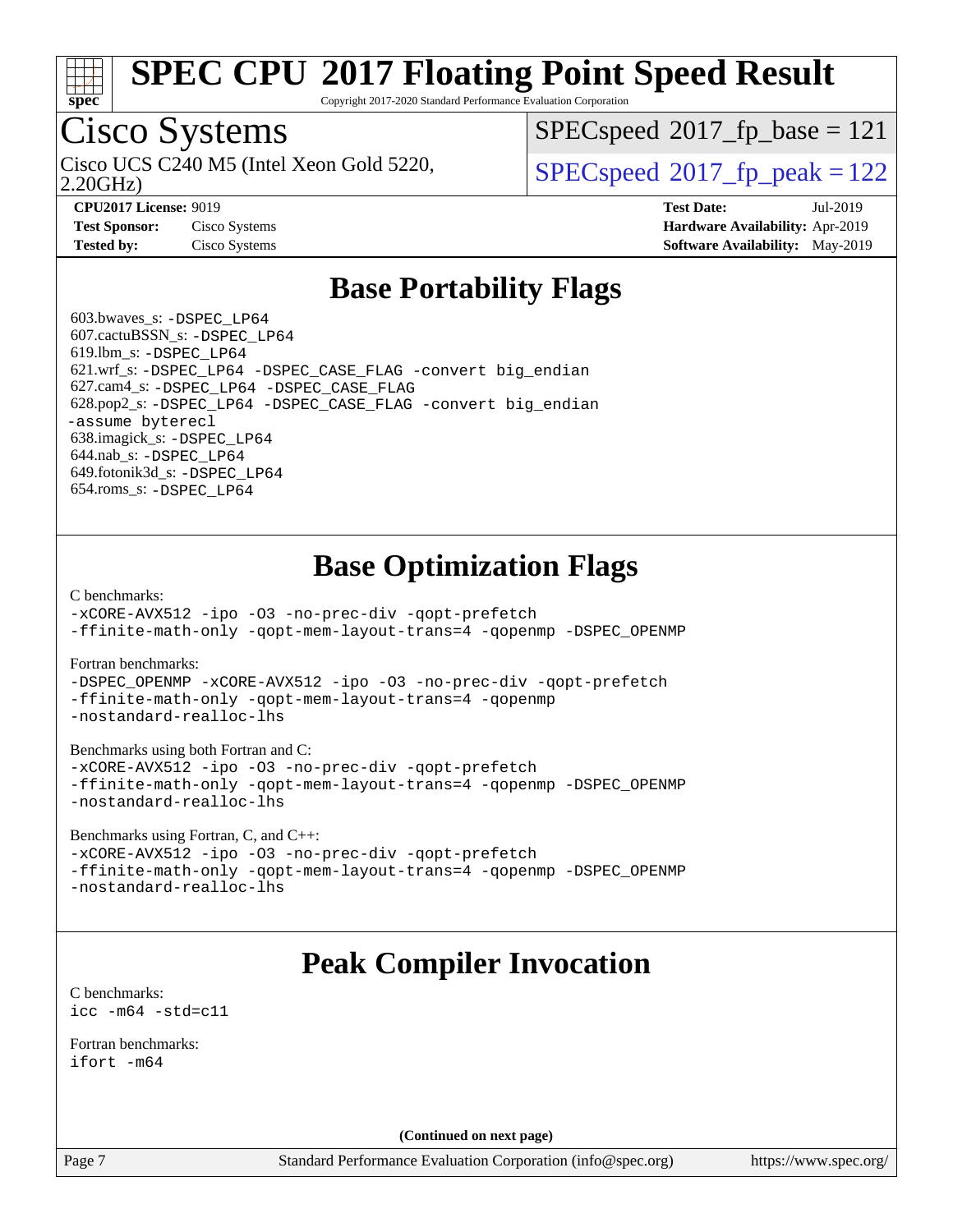

Copyright 2017-2020 Standard Performance Evaluation Corporation

# Cisco Systems

Cisco UCS C240 M5 (Intel Xeon Gold 5220,  $\vert$  [SPECspeed](http://www.spec.org/auto/cpu2017/Docs/result-fields.html#SPECspeed2017fppeak)®2017 fp\_peak = 122

[SPECspeed](http://www.spec.org/auto/cpu2017/Docs/result-fields.html#SPECspeed2017fpbase)<sup>®</sup>2017 fp base = 121

2.20GHz)

**[Test Sponsor:](http://www.spec.org/auto/cpu2017/Docs/result-fields.html#TestSponsor)** Cisco Systems **[Hardware Availability:](http://www.spec.org/auto/cpu2017/Docs/result-fields.html#HardwareAvailability)** Apr-2019

**[CPU2017 License:](http://www.spec.org/auto/cpu2017/Docs/result-fields.html#CPU2017License)** 9019 **[Test Date:](http://www.spec.org/auto/cpu2017/Docs/result-fields.html#TestDate)** Jul-2019 **[Tested by:](http://www.spec.org/auto/cpu2017/Docs/result-fields.html#Testedby)** Cisco Systems **[Software Availability:](http://www.spec.org/auto/cpu2017/Docs/result-fields.html#SoftwareAvailability)** May-2019

## **[Peak Compiler Invocation \(Continued\)](http://www.spec.org/auto/cpu2017/Docs/result-fields.html#PeakCompilerInvocation)**

[Benchmarks using both Fortran and C](http://www.spec.org/auto/cpu2017/Docs/result-fields.html#BenchmarksusingbothFortranandC): [ifort -m64](http://www.spec.org/cpu2017/results/res2019q3/cpu2017-20190806-16733.flags.html#user_CC_FCpeak_intel_ifort_64bit_24f2bb282fbaeffd6157abe4f878425411749daecae9a33200eee2bee2fe76f3b89351d69a8130dd5949958ce389cf37ff59a95e7a40d588e8d3a57e0c3fd751) [icc -m64 -std=c11](http://www.spec.org/cpu2017/results/res2019q3/cpu2017-20190806-16733.flags.html#user_CC_FCpeak_intel_icc_64bit_c11_33ee0cdaae7deeeab2a9725423ba97205ce30f63b9926c2519791662299b76a0318f32ddfffdc46587804de3178b4f9328c46fa7c2b0cd779d7a61945c91cd35)

[Benchmarks using Fortran, C, and C++:](http://www.spec.org/auto/cpu2017/Docs/result-fields.html#BenchmarksusingFortranCandCXX) [icpc -m64](http://www.spec.org/cpu2017/results/res2019q3/cpu2017-20190806-16733.flags.html#user_CC_CXX_FCpeak_intel_icpc_64bit_4ecb2543ae3f1412ef961e0650ca070fec7b7afdcd6ed48761b84423119d1bf6bdf5cad15b44d48e7256388bc77273b966e5eb805aefd121eb22e9299b2ec9d9) [icc -m64 -std=c11](http://www.spec.org/cpu2017/results/res2019q3/cpu2017-20190806-16733.flags.html#user_CC_CXX_FCpeak_intel_icc_64bit_c11_33ee0cdaae7deeeab2a9725423ba97205ce30f63b9926c2519791662299b76a0318f32ddfffdc46587804de3178b4f9328c46fa7c2b0cd779d7a61945c91cd35) [ifort -m64](http://www.spec.org/cpu2017/results/res2019q3/cpu2017-20190806-16733.flags.html#user_CC_CXX_FCpeak_intel_ifort_64bit_24f2bb282fbaeffd6157abe4f878425411749daecae9a33200eee2bee2fe76f3b89351d69a8130dd5949958ce389cf37ff59a95e7a40d588e8d3a57e0c3fd751)

### **[Peak Portability Flags](http://www.spec.org/auto/cpu2017/Docs/result-fields.html#PeakPortabilityFlags)**

Same as Base Portability Flags

## **[Peak Optimization Flags](http://www.spec.org/auto/cpu2017/Docs/result-fields.html#PeakOptimizationFlags)**

[C benchmarks](http://www.spec.org/auto/cpu2017/Docs/result-fields.html#Cbenchmarks):

[-xCORE-AVX512](http://www.spec.org/cpu2017/results/res2019q3/cpu2017-20190806-16733.flags.html#user_CCpeak_f-xCORE-AVX512) [-ipo](http://www.spec.org/cpu2017/results/res2019q3/cpu2017-20190806-16733.flags.html#user_CCpeak_f-ipo) [-O3](http://www.spec.org/cpu2017/results/res2019q3/cpu2017-20190806-16733.flags.html#user_CCpeak_f-O3) [-no-prec-div](http://www.spec.org/cpu2017/results/res2019q3/cpu2017-20190806-16733.flags.html#user_CCpeak_f-no-prec-div) [-qopt-prefetch](http://www.spec.org/cpu2017/results/res2019q3/cpu2017-20190806-16733.flags.html#user_CCpeak_f-qopt-prefetch) [-ffinite-math-only](http://www.spec.org/cpu2017/results/res2019q3/cpu2017-20190806-16733.flags.html#user_CCpeak_f_finite_math_only_cb91587bd2077682c4b38af759c288ed7c732db004271a9512da14a4f8007909a5f1427ecbf1a0fb78ff2a814402c6114ac565ca162485bbcae155b5e4258871) [-qopt-mem-layout-trans=4](http://www.spec.org/cpu2017/results/res2019q3/cpu2017-20190806-16733.flags.html#user_CCpeak_f-qopt-mem-layout-trans_fa39e755916c150a61361b7846f310bcdf6f04e385ef281cadf3647acec3f0ae266d1a1d22d972a7087a248fd4e6ca390a3634700869573d231a252c784941a8) [-qopenmp](http://www.spec.org/cpu2017/results/res2019q3/cpu2017-20190806-16733.flags.html#user_CCpeak_qopenmp_16be0c44f24f464004c6784a7acb94aca937f053568ce72f94b139a11c7c168634a55f6653758ddd83bcf7b8463e8028bb0b48b77bcddc6b78d5d95bb1df2967) [-DSPEC\\_OPENMP](http://www.spec.org/cpu2017/results/res2019q3/cpu2017-20190806-16733.flags.html#suite_CCpeak_DSPEC_OPENMP)

[Fortran benchmarks](http://www.spec.org/auto/cpu2017/Docs/result-fields.html#Fortranbenchmarks):

 603.bwaves\_s: [-prof-gen](http://www.spec.org/cpu2017/results/res2019q3/cpu2017-20190806-16733.flags.html#user_peakPASS1_FFLAGSPASS1_LDFLAGS603_bwaves_s_prof_gen_5aa4926d6013ddb2a31985c654b3eb18169fc0c6952a63635c234f711e6e63dd76e94ad52365559451ec499a2cdb89e4dc58ba4c67ef54ca681ffbe1461d6b36)(pass 1) [-prof-use](http://www.spec.org/cpu2017/results/res2019q3/cpu2017-20190806-16733.flags.html#user_peakPASS2_FFLAGSPASS2_LDFLAGS603_bwaves_s_prof_use_1a21ceae95f36a2b53c25747139a6c16ca95bd9def2a207b4f0849963b97e94f5260e30a0c64f4bb623698870e679ca08317ef8150905d41bd88c6f78df73f19)(pass 2) [-DSPEC\\_SUPPRESS\\_OPENMP](http://www.spec.org/cpu2017/results/res2019q3/cpu2017-20190806-16733.flags.html#suite_peakPASS1_FOPTIMIZE603_bwaves_s_DSPEC_SUPPRESS_OPENMP) [-DSPEC\\_OPENMP](http://www.spec.org/cpu2017/results/res2019q3/cpu2017-20190806-16733.flags.html#suite_peakPASS2_FOPTIMIZE603_bwaves_s_DSPEC_OPENMP) [-O2](http://www.spec.org/cpu2017/results/res2019q3/cpu2017-20190806-16733.flags.html#user_peakPASS1_FOPTIMIZE603_bwaves_s_f-O2) [-xCORE-AVX512](http://www.spec.org/cpu2017/results/res2019q3/cpu2017-20190806-16733.flags.html#user_peakPASS2_FOPTIMIZE603_bwaves_s_f-xCORE-AVX512) [-qopt-prefetch](http://www.spec.org/cpu2017/results/res2019q3/cpu2017-20190806-16733.flags.html#user_peakPASS1_FOPTIMIZEPASS2_FOPTIMIZE603_bwaves_s_f-qopt-prefetch) [-ipo](http://www.spec.org/cpu2017/results/res2019q3/cpu2017-20190806-16733.flags.html#user_peakPASS2_FOPTIMIZE603_bwaves_s_f-ipo) [-O3](http://www.spec.org/cpu2017/results/res2019q3/cpu2017-20190806-16733.flags.html#user_peakPASS2_FOPTIMIZE603_bwaves_s_f-O3) [-ffinite-math-only](http://www.spec.org/cpu2017/results/res2019q3/cpu2017-20190806-16733.flags.html#user_peakPASS1_FOPTIMIZEPASS2_FOPTIMIZE603_bwaves_s_f_finite_math_only_cb91587bd2077682c4b38af759c288ed7c732db004271a9512da14a4f8007909a5f1427ecbf1a0fb78ff2a814402c6114ac565ca162485bbcae155b5e4258871) [-no-prec-div](http://www.spec.org/cpu2017/results/res2019q3/cpu2017-20190806-16733.flags.html#user_peakPASS2_FOPTIMIZE603_bwaves_s_f-no-prec-div) [-qopt-mem-layout-trans=4](http://www.spec.org/cpu2017/results/res2019q3/cpu2017-20190806-16733.flags.html#user_peakPASS1_FOPTIMIZEPASS2_FOPTIMIZE603_bwaves_s_f-qopt-mem-layout-trans_fa39e755916c150a61361b7846f310bcdf6f04e385ef281cadf3647acec3f0ae266d1a1d22d972a7087a248fd4e6ca390a3634700869573d231a252c784941a8) [-qopenmp](http://www.spec.org/cpu2017/results/res2019q3/cpu2017-20190806-16733.flags.html#user_peakPASS2_FOPTIMIZE603_bwaves_s_qopenmp_16be0c44f24f464004c6784a7acb94aca937f053568ce72f94b139a11c7c168634a55f6653758ddd83bcf7b8463e8028bb0b48b77bcddc6b78d5d95bb1df2967) [-nostandard-realloc-lhs](http://www.spec.org/cpu2017/results/res2019q3/cpu2017-20190806-16733.flags.html#user_peakEXTRA_FOPTIMIZE603_bwaves_s_f_2003_std_realloc_82b4557e90729c0f113870c07e44d33d6f5a304b4f63d4c15d2d0f1fab99f5daaed73bdb9275d9ae411527f28b936061aa8b9c8f2d63842963b95c9dd6426b8a)

649.fotonik3d\_s: Same as 603.bwaves\_s

 654.roms\_s: [-DSPEC\\_OPENMP](http://www.spec.org/cpu2017/results/res2019q3/cpu2017-20190806-16733.flags.html#suite_peakFOPTIMIZE654_roms_s_DSPEC_OPENMP) [-xCORE-AVX512](http://www.spec.org/cpu2017/results/res2019q3/cpu2017-20190806-16733.flags.html#user_peakFOPTIMIZE654_roms_s_f-xCORE-AVX512) [-ipo](http://www.spec.org/cpu2017/results/res2019q3/cpu2017-20190806-16733.flags.html#user_peakFOPTIMIZE654_roms_s_f-ipo) [-O3](http://www.spec.org/cpu2017/results/res2019q3/cpu2017-20190806-16733.flags.html#user_peakFOPTIMIZE654_roms_s_f-O3) [-no-prec-div](http://www.spec.org/cpu2017/results/res2019q3/cpu2017-20190806-16733.flags.html#user_peakFOPTIMIZE654_roms_s_f-no-prec-div) [-qopt-prefetch](http://www.spec.org/cpu2017/results/res2019q3/cpu2017-20190806-16733.flags.html#user_peakFOPTIMIZE654_roms_s_f-qopt-prefetch) [-ffinite-math-only](http://www.spec.org/cpu2017/results/res2019q3/cpu2017-20190806-16733.flags.html#user_peakFOPTIMIZE654_roms_s_f_finite_math_only_cb91587bd2077682c4b38af759c288ed7c732db004271a9512da14a4f8007909a5f1427ecbf1a0fb78ff2a814402c6114ac565ca162485bbcae155b5e4258871) [-qopt-mem-layout-trans=4](http://www.spec.org/cpu2017/results/res2019q3/cpu2017-20190806-16733.flags.html#user_peakFOPTIMIZE654_roms_s_f-qopt-mem-layout-trans_fa39e755916c150a61361b7846f310bcdf6f04e385ef281cadf3647acec3f0ae266d1a1d22d972a7087a248fd4e6ca390a3634700869573d231a252c784941a8) [-qopenmp](http://www.spec.org/cpu2017/results/res2019q3/cpu2017-20190806-16733.flags.html#user_peakFOPTIMIZE654_roms_s_qopenmp_16be0c44f24f464004c6784a7acb94aca937f053568ce72f94b139a11c7c168634a55f6653758ddd83bcf7b8463e8028bb0b48b77bcddc6b78d5d95bb1df2967) [-nostandard-realloc-lhs](http://www.spec.org/cpu2017/results/res2019q3/cpu2017-20190806-16733.flags.html#user_peakEXTRA_FOPTIMIZE654_roms_s_f_2003_std_realloc_82b4557e90729c0f113870c07e44d33d6f5a304b4f63d4c15d2d0f1fab99f5daaed73bdb9275d9ae411527f28b936061aa8b9c8f2d63842963b95c9dd6426b8a)

[Benchmarks using both Fortran and C](http://www.spec.org/auto/cpu2017/Docs/result-fields.html#BenchmarksusingbothFortranandC):

 621.wrf\_s: [-prof-gen](http://www.spec.org/cpu2017/results/res2019q3/cpu2017-20190806-16733.flags.html#user_peakPASS1_CFLAGSPASS1_FFLAGSPASS1_LDFLAGS621_wrf_s_prof_gen_5aa4926d6013ddb2a31985c654b3eb18169fc0c6952a63635c234f711e6e63dd76e94ad52365559451ec499a2cdb89e4dc58ba4c67ef54ca681ffbe1461d6b36)(pass 1) [-prof-use](http://www.spec.org/cpu2017/results/res2019q3/cpu2017-20190806-16733.flags.html#user_peakPASS2_CFLAGSPASS2_FFLAGSPASS2_LDFLAGS621_wrf_s_prof_use_1a21ceae95f36a2b53c25747139a6c16ca95bd9def2a207b4f0849963b97e94f5260e30a0c64f4bb623698870e679ca08317ef8150905d41bd88c6f78df73f19)(pass 2) [-O2](http://www.spec.org/cpu2017/results/res2019q3/cpu2017-20190806-16733.flags.html#user_peakPASS1_COPTIMIZEPASS1_FOPTIMIZE621_wrf_s_f-O2) [-xCORE-AVX512](http://www.spec.org/cpu2017/results/res2019q3/cpu2017-20190806-16733.flags.html#user_peakPASS2_COPTIMIZEPASS2_FOPTIMIZE621_wrf_s_f-xCORE-AVX512) [-qopt-prefetch](http://www.spec.org/cpu2017/results/res2019q3/cpu2017-20190806-16733.flags.html#user_peakPASS1_COPTIMIZEPASS1_FOPTIMIZEPASS2_COPTIMIZEPASS2_FOPTIMIZE621_wrf_s_f-qopt-prefetch) [-ipo](http://www.spec.org/cpu2017/results/res2019q3/cpu2017-20190806-16733.flags.html#user_peakPASS2_COPTIMIZEPASS2_FOPTIMIZE621_wrf_s_f-ipo) [-O3](http://www.spec.org/cpu2017/results/res2019q3/cpu2017-20190806-16733.flags.html#user_peakPASS2_COPTIMIZEPASS2_FOPTIMIZE621_wrf_s_f-O3) [-ffinite-math-only](http://www.spec.org/cpu2017/results/res2019q3/cpu2017-20190806-16733.flags.html#user_peakPASS1_COPTIMIZEPASS1_FOPTIMIZEPASS2_COPTIMIZEPASS2_FOPTIMIZE621_wrf_s_f_finite_math_only_cb91587bd2077682c4b38af759c288ed7c732db004271a9512da14a4f8007909a5f1427ecbf1a0fb78ff2a814402c6114ac565ca162485bbcae155b5e4258871) [-no-prec-div](http://www.spec.org/cpu2017/results/res2019q3/cpu2017-20190806-16733.flags.html#user_peakPASS2_COPTIMIZEPASS2_FOPTIMIZE621_wrf_s_f-no-prec-div) [-qopt-mem-layout-trans=4](http://www.spec.org/cpu2017/results/res2019q3/cpu2017-20190806-16733.flags.html#user_peakPASS1_COPTIMIZEPASS1_FOPTIMIZEPASS2_COPTIMIZEPASS2_FOPTIMIZE621_wrf_s_f-qopt-mem-layout-trans_fa39e755916c150a61361b7846f310bcdf6f04e385ef281cadf3647acec3f0ae266d1a1d22d972a7087a248fd4e6ca390a3634700869573d231a252c784941a8) [-DSPEC\\_SUPPRESS\\_OPENMP](http://www.spec.org/cpu2017/results/res2019q3/cpu2017-20190806-16733.flags.html#suite_peakPASS1_COPTIMIZEPASS1_FOPTIMIZE621_wrf_s_DSPEC_SUPPRESS_OPENMP) [-qopenmp](http://www.spec.org/cpu2017/results/res2019q3/cpu2017-20190806-16733.flags.html#user_peakPASS2_COPTIMIZEPASS2_FOPTIMIZE621_wrf_s_qopenmp_16be0c44f24f464004c6784a7acb94aca937f053568ce72f94b139a11c7c168634a55f6653758ddd83bcf7b8463e8028bb0b48b77bcddc6b78d5d95bb1df2967) [-DSPEC\\_OPENMP](http://www.spec.org/cpu2017/results/res2019q3/cpu2017-20190806-16733.flags.html#suite_peakPASS2_COPTIMIZEPASS2_FOPTIMIZE621_wrf_s_DSPEC_OPENMP) [-nostandard-realloc-lhs](http://www.spec.org/cpu2017/results/res2019q3/cpu2017-20190806-16733.flags.html#user_peakEXTRA_FOPTIMIZE621_wrf_s_f_2003_std_realloc_82b4557e90729c0f113870c07e44d33d6f5a304b4f63d4c15d2d0f1fab99f5daaed73bdb9275d9ae411527f28b936061aa8b9c8f2d63842963b95c9dd6426b8a)

 627.cam4\_s: [-xCORE-AVX512](http://www.spec.org/cpu2017/results/res2019q3/cpu2017-20190806-16733.flags.html#user_peakCOPTIMIZEFOPTIMIZE627_cam4_s_f-xCORE-AVX512) [-ipo](http://www.spec.org/cpu2017/results/res2019q3/cpu2017-20190806-16733.flags.html#user_peakCOPTIMIZEFOPTIMIZE627_cam4_s_f-ipo) [-O3](http://www.spec.org/cpu2017/results/res2019q3/cpu2017-20190806-16733.flags.html#user_peakCOPTIMIZEFOPTIMIZE627_cam4_s_f-O3) [-no-prec-div](http://www.spec.org/cpu2017/results/res2019q3/cpu2017-20190806-16733.flags.html#user_peakCOPTIMIZEFOPTIMIZE627_cam4_s_f-no-prec-div) [-qopt-prefetch](http://www.spec.org/cpu2017/results/res2019q3/cpu2017-20190806-16733.flags.html#user_peakCOPTIMIZEFOPTIMIZE627_cam4_s_f-qopt-prefetch) [-ffinite-math-only](http://www.spec.org/cpu2017/results/res2019q3/cpu2017-20190806-16733.flags.html#user_peakCOPTIMIZEFOPTIMIZE627_cam4_s_f_finite_math_only_cb91587bd2077682c4b38af759c288ed7c732db004271a9512da14a4f8007909a5f1427ecbf1a0fb78ff2a814402c6114ac565ca162485bbcae155b5e4258871) [-qopt-mem-layout-trans=4](http://www.spec.org/cpu2017/results/res2019q3/cpu2017-20190806-16733.flags.html#user_peakCOPTIMIZEFOPTIMIZE627_cam4_s_f-qopt-mem-layout-trans_fa39e755916c150a61361b7846f310bcdf6f04e385ef281cadf3647acec3f0ae266d1a1d22d972a7087a248fd4e6ca390a3634700869573d231a252c784941a8) [-qopenmp](http://www.spec.org/cpu2017/results/res2019q3/cpu2017-20190806-16733.flags.html#user_peakCOPTIMIZEFOPTIMIZE627_cam4_s_qopenmp_16be0c44f24f464004c6784a7acb94aca937f053568ce72f94b139a11c7c168634a55f6653758ddd83bcf7b8463e8028bb0b48b77bcddc6b78d5d95bb1df2967) [-DSPEC\\_OPENMP](http://www.spec.org/cpu2017/results/res2019q3/cpu2017-20190806-16733.flags.html#suite_peakCOPTIMIZEFOPTIMIZE627_cam4_s_DSPEC_OPENMP) [-nostandard-realloc-lhs](http://www.spec.org/cpu2017/results/res2019q3/cpu2017-20190806-16733.flags.html#user_peakEXTRA_FOPTIMIZE627_cam4_s_f_2003_std_realloc_82b4557e90729c0f113870c07e44d33d6f5a304b4f63d4c15d2d0f1fab99f5daaed73bdb9275d9ae411527f28b936061aa8b9c8f2d63842963b95c9dd6426b8a)

628.pop2\_s: Same as 621.wrf\_s

**(Continued on next page)**